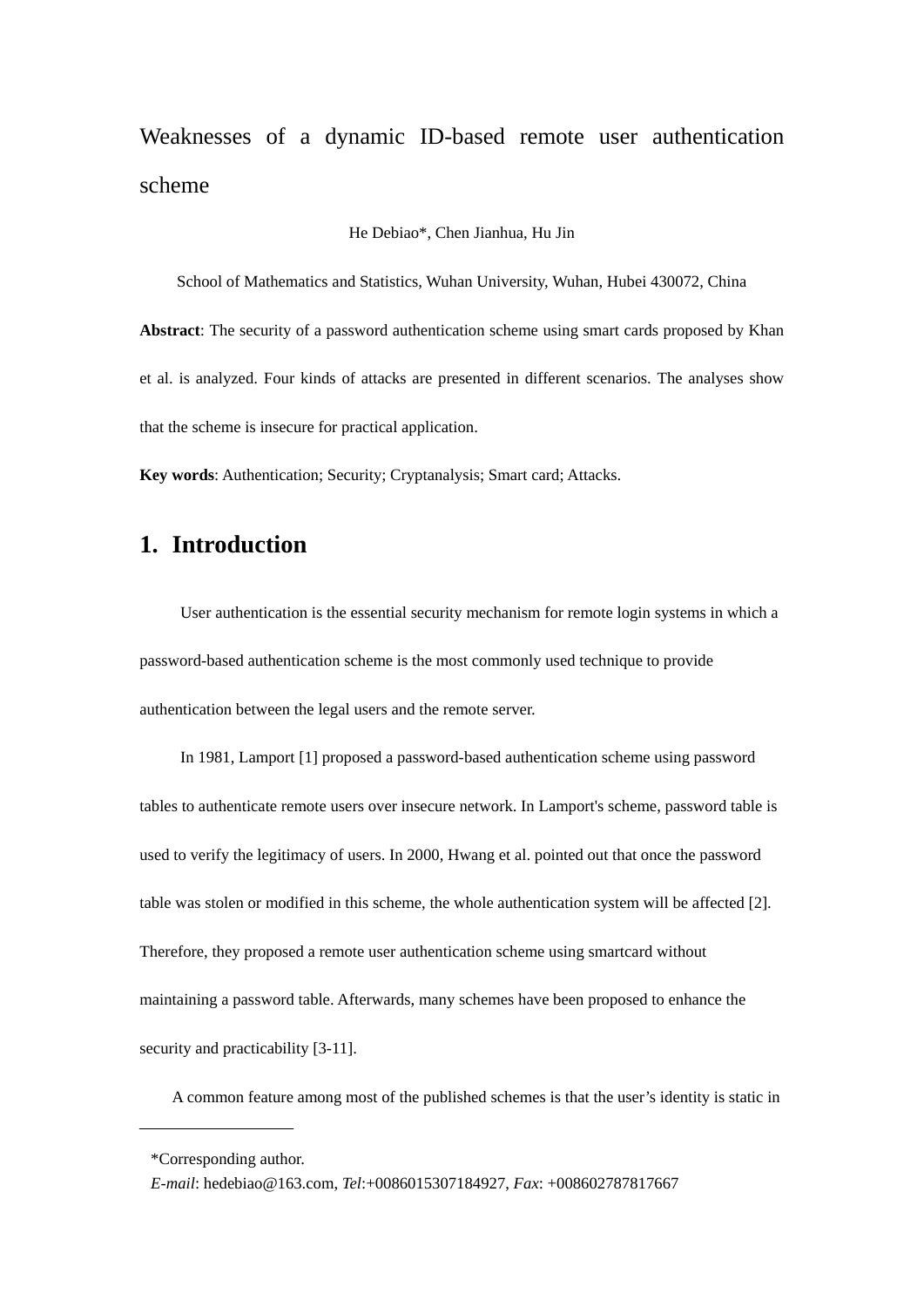all the transaction sessions, which may leak some information about that user and can create risk of ID-theft during the message transmission over an insecure channel. To overcome this risk, Das et al. proposed a dynamic ID-based remote user authentication scheme [12]. Compared with other authentication schemes, this scheme has many advantages. In the scheme, the server does not maintain any verifier table, and moreover, the scheme is based on the one-way secure hash function, so its realization is simple and reliable. However, Das et al.'s scheme is completely insecure [13]. It failed to protect the anonymity of a user [14] and is susceptible to the impersonation attack [15], and the guessing attack [16].

To overcome the security pitfalls of Das et al.'s scheme, Liao et al. proposed an improved scheme. Misbahuddin et al. [17] demonstrated that Liao et al.'s scheme cannot withstand impersonation attack, reflection attack and is completely insecure as a user can successfully log on to a remote system with a random password.

In 2009, Wang et al. [18] proposed a dynamic ID-based remote user authentication scheme and claimed that their scheme is more efficient and secure than Das et al.'s scheme. However, Khan et al. [19] identify that Wang et al.'s scheme has the following flaws: no provision of user's anonymity during authentication, inability to offer user free choice in choosing his password, vulnerability to insider attack, no provision for revocation of lost or stolen smart card, and does provide session key agreement. To remedy these security flaws, they proposed an enhanced authentication scheme. They claimed their scheme covers all the identified weaknesses of Wang et al.'s scheme and is more secure and efficient for practical application environment.

However, in this paper, we show Khan et al.'s scheme suffers from three weaknesses: 1) inability to protect the user's anonymity; 2) the session-key problem; 3) inefficiency of the double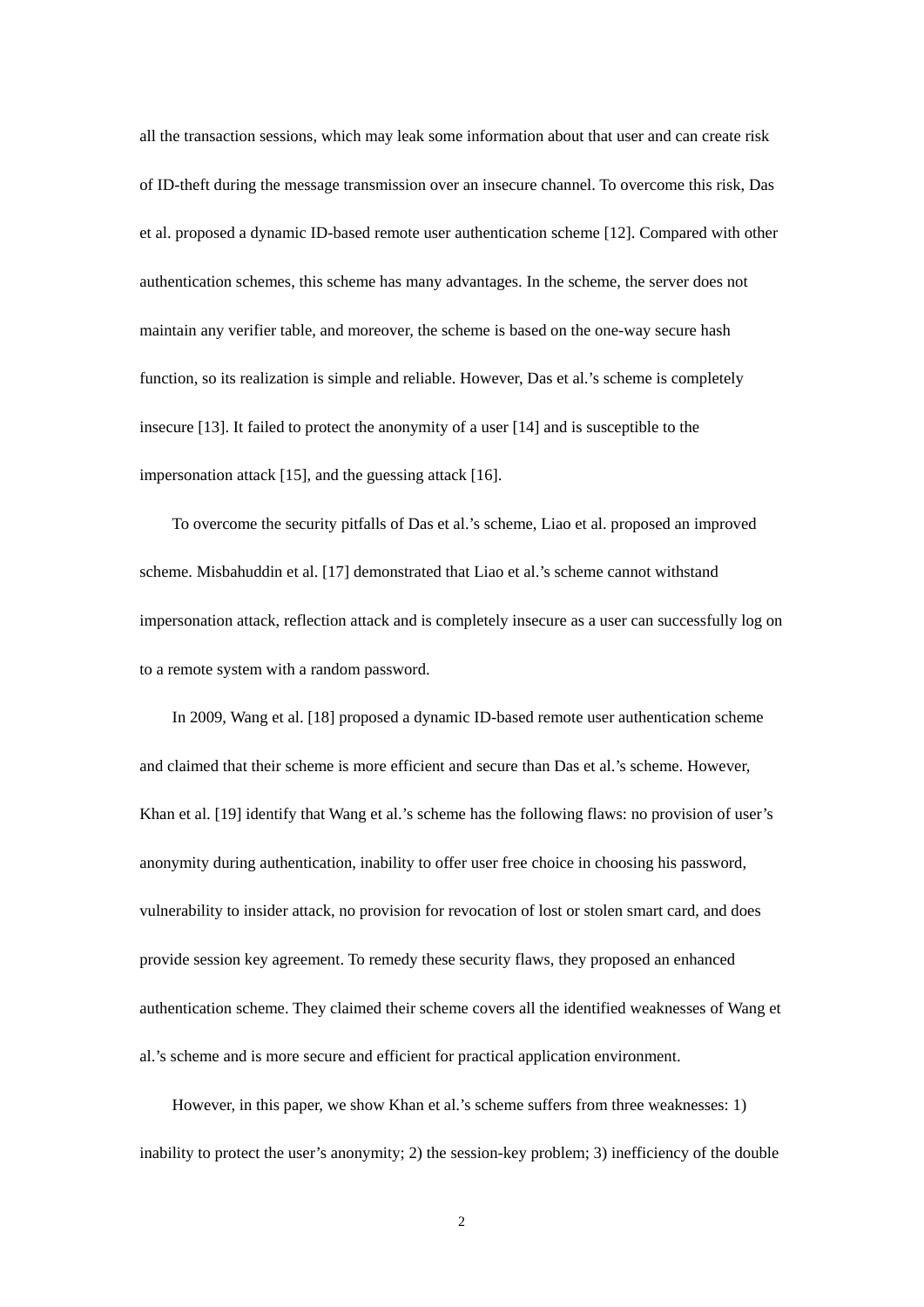secret keys; and 4) other drawbacks. That is, it fails to fully meet the security requirements that this type of scheme should achieve.

The rest of the paper is organized as follows: Section 2 briefly reviews Khan et al.'s scheme, Section 3 elaborates on the weakness of their scheme, Section 4 concludes this paper.

## **2. Review of Khan et al.'s scheme**

The notations used throughout this paper are described as in the following.

- $\bullet$  *U<sub>i</sub>*: a user.
- $ID_i$ ,  $PW_i:U_i$ 's identifier, password respectively.
- $S:$  a remote server.
- $x, y: S$  's secret keys.
- $\bullet$   $T_i, T_s: U_i$ 's current timestamp, and *S* 's current timestamp, respectively.
- $\bullet$   $h(\cdot)$ : a hash function.
- $\bullet$   $\oplus$ : bitwise XOR operation.
- ||: concatenation operation

Khan et al.'s scheme involves five phases, the registration phase, the login phase, the authentication phase, the password change phase, and the lost smart card revocation phase. We just give the first four phases here, since the last phase has nothing about our analysis.

**Registration phase.** In this phase, the user  $U_i$  initially registers with the server *S*.

1)  $U_i$  chooses his  $ID_i$  and  $PW_i$ , generates a random number  $r_i$ , and computes

 $RPW_i = h(r_i || PW_i)$ . At last,  $U_i$  sends  $\{ID_i, RPW_i\}$  to the server *S*.

2) Upon receiving  $\{ID_i, RPW_i\}$ , *S* checks the validity of  $ID_i$ . If  $ID_i$  is not valid, *S*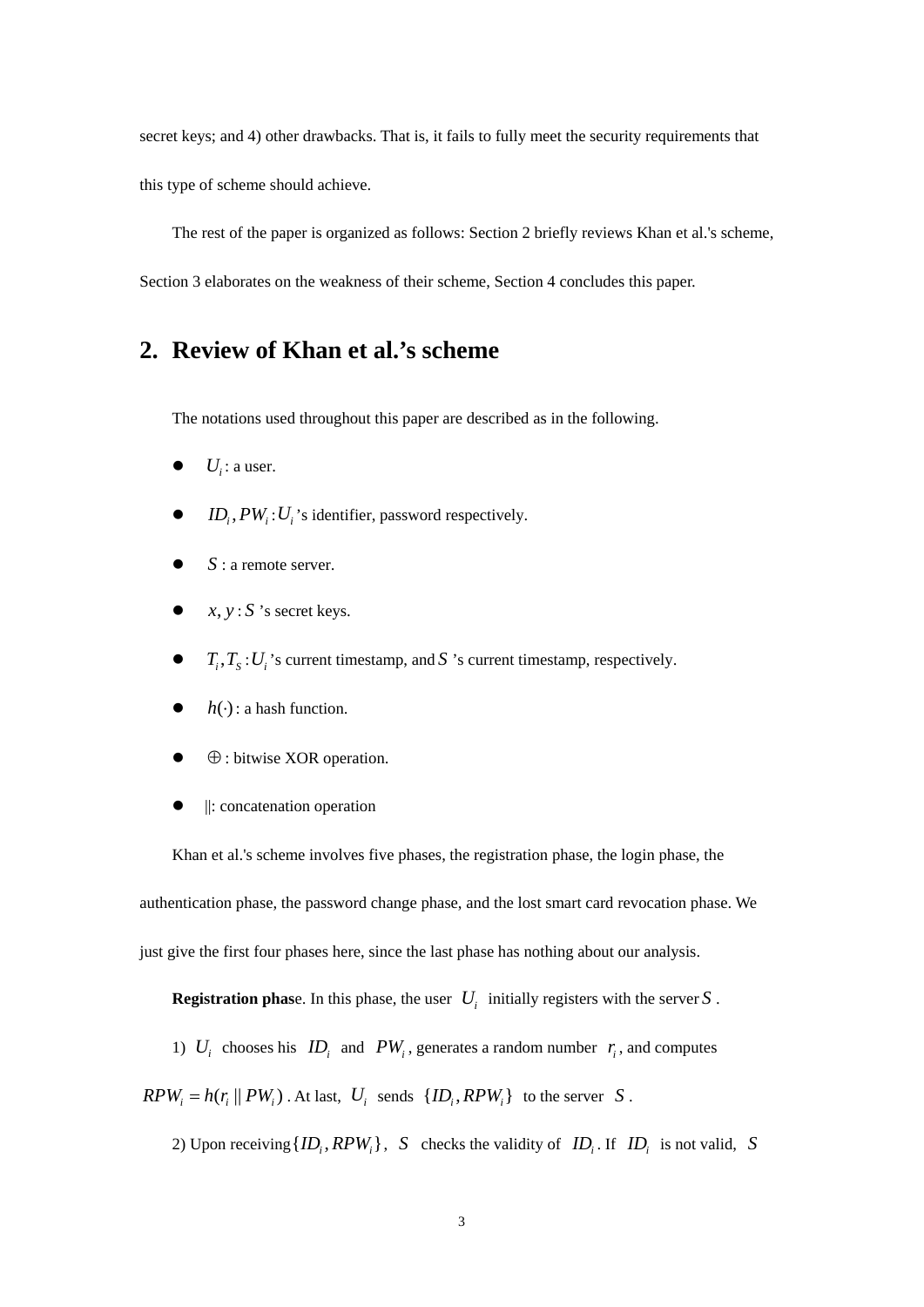rejects the registration. Otherwise, *S* computes  $IDU_i = ID_i || N_i, J_i = h(x || IDU_i)$  and  $L_i = J_i \oplus RPW_i$ , where *N* equals 0 if  $U_i$  is a new user, otherwise  $N_i$  equals 1. At last, *S* delivers the smart card containing  $L_i$  and  $y$  to  $U_i$ .

3) Upon receiving the smart card,  $U_i$  stores  $r_i$  in the smart card and completes the registration.

**Login phase.** In this phase, the user  $U_i$  sends a login request message to the server *S* whenever  $U_i$  wants to access some resources upon  $S$ .

1)  $U_i$  inserts his smart card into a smart card reader and then inputs his  $ID_i$  and  $PW_i$ .

2)  $U_i$ 's smart card generates a random number  $d_i$  and computes  $RPW_i = h(r_i || PW_i)$ ,

 $J_i = L_i \oplus RPW_i$ ,  $c_1 = h(T_i || J_i)$ ,  $AID_i = ID_i \oplus h(y || T_i || d_i)$  where  $T_i$  is the current time stamp.

3)  $U_i$  's smart card sends the message  $M_1 = \{AID_i, T_i, d_i, c_1\}$  to the server *S*.

**Verification phase**. In this phase, the server *S* verifies the authenticity of the login message requested by the user  $U_i$ .

1) Upon receiving the message  $M_1$ , *S* checks the freshness of  $T_i$ . The freshness of  $T_i$  is checked by performing  $T' - T_i \leq \Delta T$ , where  $T'$  is the time when *S* receives the above message and  $\Delta T$  is a valid time interval. If  $T_i$  is not fresh,  $S$  aborts the current session.

2) *S* computes  $ID_i = AID_i \oplus h(y || T_i || d_i)$  and checks the validity of  $ID_i$ . If  $ID_i$  is not valid, *S* stops the session.

3) *S* computes  $IDU_i = ID_i || N_i, J_i = h(x || IDU_i)$  and  $c'_i = h(T_i || J_i)$ . *S* checks if  $c_1$  equals  $c_1'$ . If  $c_1$  does not equal  $c_1'$ ,  $S$  stops the session. Otherwise U is authenticated and *S* computes  $c_2 = h(c_1 \oplus J_i \oplus T_s)$  and the session key  $S_K = h(c_2 \oplus J_i)$ . At last, *S* sends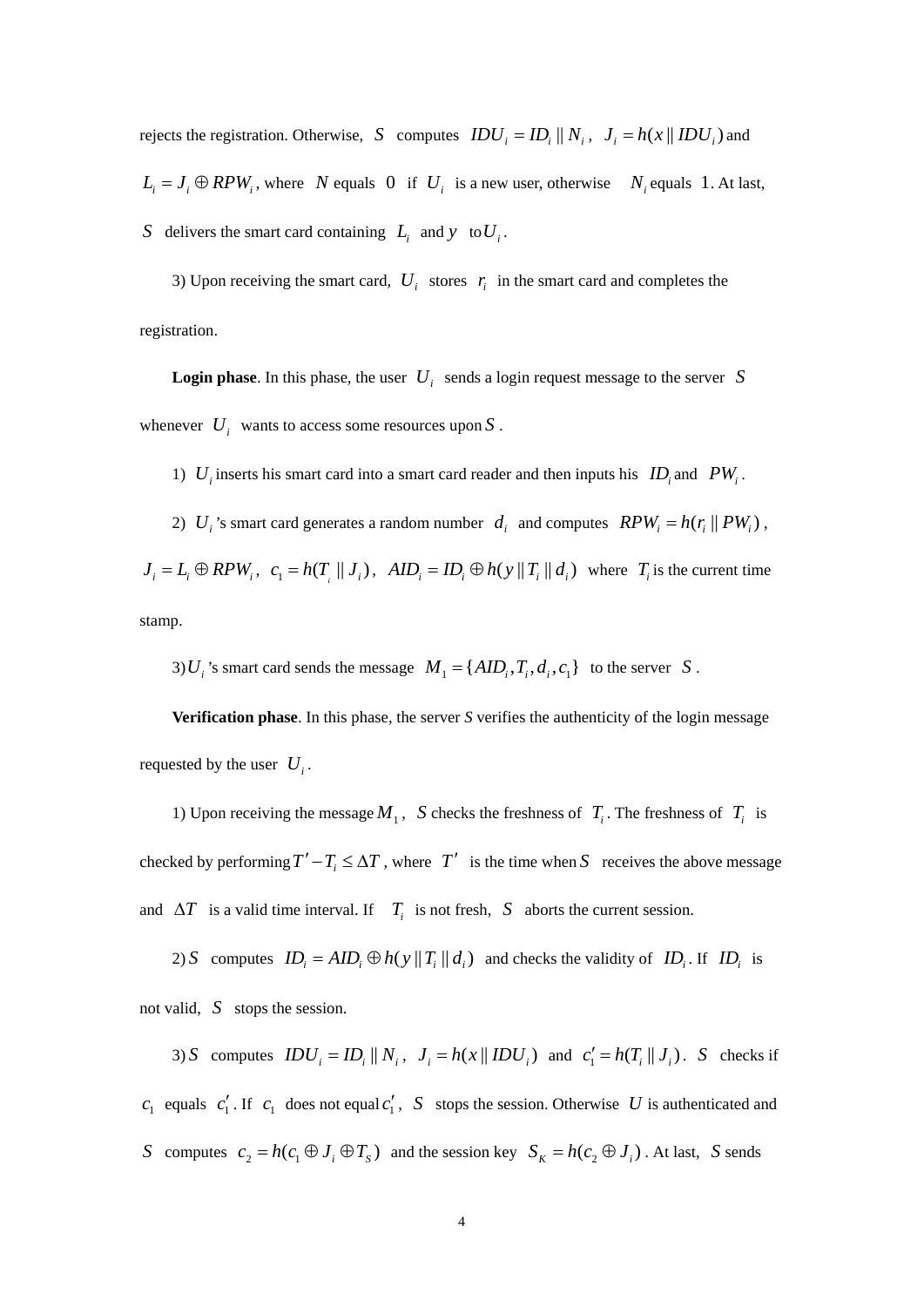the message  $M_2 = \{c_2, T_s\}$  to *U* 's smart card.

4) Upon receiving the message,  $U_i$ 's smart card checks the freshness of  $T_s$ . The freshness of  $T_s$  is checked by performing  $T'' - T_s \leq \Delta T$ , where  $T''$  is the time when  $U_i$ 's smart card receives the above message and  $\Delta T$  is a valid time interval.

5) *U<sub>i</sub>* 's smart card computes  $c'_2 = h(c_1 \oplus J \oplus T_s)$  and checks if  $c_1$  equals  $c'_1$ . If  $c_1$ does not equal  $c'_1$ ,  $U_i$ 's smart card stops the session. Otherwise, *S* is authenticated and  $U_i$ 's smart card computes the session key  $S_K = h(c_2 \oplus J_i)$ .

**Password change phase.** In this phase, the user  $U_i$  changes his/her password any time he/she wants.

1)  $U_i$  inserts his/her smart card into a smart card reader and then inputs his/her  $ID_i$ ,  $PW_i$ and the new password  $PW'_i$ .

2)  $U_i$ 's smart card computes  $RPW_i^* = h(r_i || PW_i)$ ,  $J_i^* = L_i \oplus RPW_i$  and checks if  $J_i^*$  equals  $J_i$ . If  $J_i^*$  does not equal  $J_i$ ,  $U$  's smart card reject the phase.

3)  $U_i$ 's smart card computes  $L_i^* = J_i \oplus RPW_i^* \oplus h(r || PW_i')$  and replaces the value  $L_i$ .

## **3. Weaknesses of Khan et al.'s scheme**

#### **3.1. Inability to anonymity**

Khan et al. claimed that their scheme can protect the anonymity of the user. However, we show that the identity of the target user  $U_i$  may be guessed by another user who is an insider with his or her own password and smart card. Our attack is based on the observation that *AID*<sub>i</sub> is the XOR-ed value of  $ID_i$  and a digest of other secret components. The problem is that the secret components are commonly shared among all the users. To be more precise, the attack can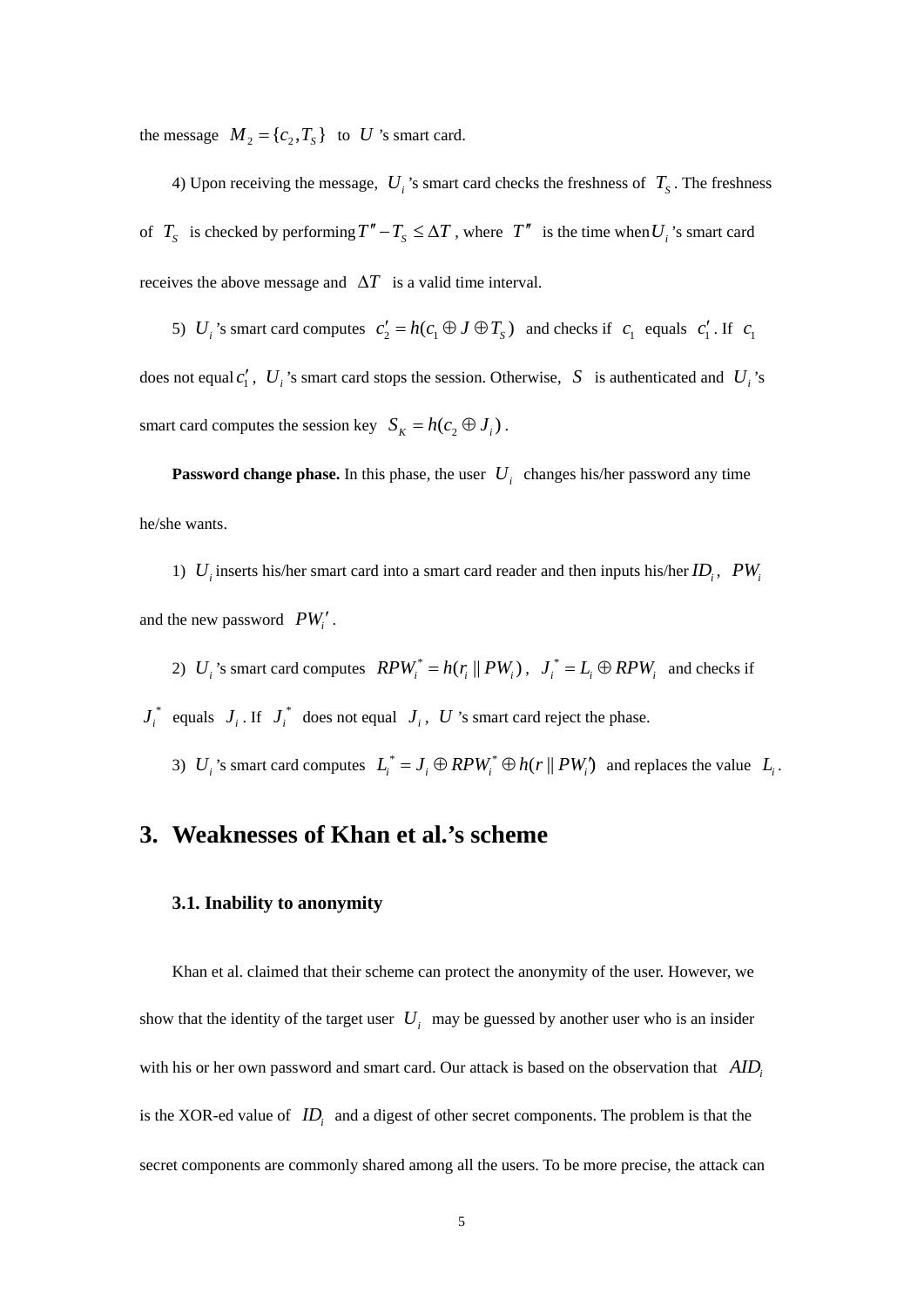be implemented as follows:

1) The attacker (say, user  $U_j$ ) eavesdrops the victim's (say, user  $U_i$ 's) authentication session from which  $AID_i$ ,  $T_i$  and  $d_i$  can be extracted.

2) The attacker computes his own  $AID_j$  with  $ID_j$ ,  $PW_j$ ,  $d_i$  and  $T_i$ , where  $d_i$  and *T<sub>i</sub>* are the captured session.

3)  $AID_j = ID_j \oplus h(y || T_i || d_i)$  can be prepared because  $ID_j$  and  $PW_j$  are the

attacker's ID and password, respectively.

4) Now the attacker can get  $ID_i$  by computing  $AID_i \oplus AID_j \oplus ID_j$ .

In the following, why this attack works is demonstrated.  $U_i$  can control his smart card completely, and certainly he can also control the value of  $T_i$  and the random number  $d_i$ , then he lets their value be  $T_i$  and  $d_i$  separately, and computes

$$
AID_j = ID_j \oplus h(y || T_i || d_i)
$$

and

$$
AID_i \oplus AID_j \oplus ID_j
$$
  
=  $(ID_i \oplus h(y || T_i || d_i)) \oplus (ID_j \oplus h(y || T_i || d_i)) \oplus ID_j$ .  
=  $ID_i$ 

In fact, if the adversary can get any legal user's smart card, then he can carry out the attack. The adversary can obtain the secret information *y* stored in the stolen smart card by monitoring the power consumption [20] or by analyzing the leaked information [21], then he can compute

$$
AID_i \oplus h(y || T_i || d_i)
$$
  
= ID<sub>i</sub>  $\oplus h(y || T_i || d_i) \oplus h(y || T_i || d_i)$ .  
= ID<sub>i</sub>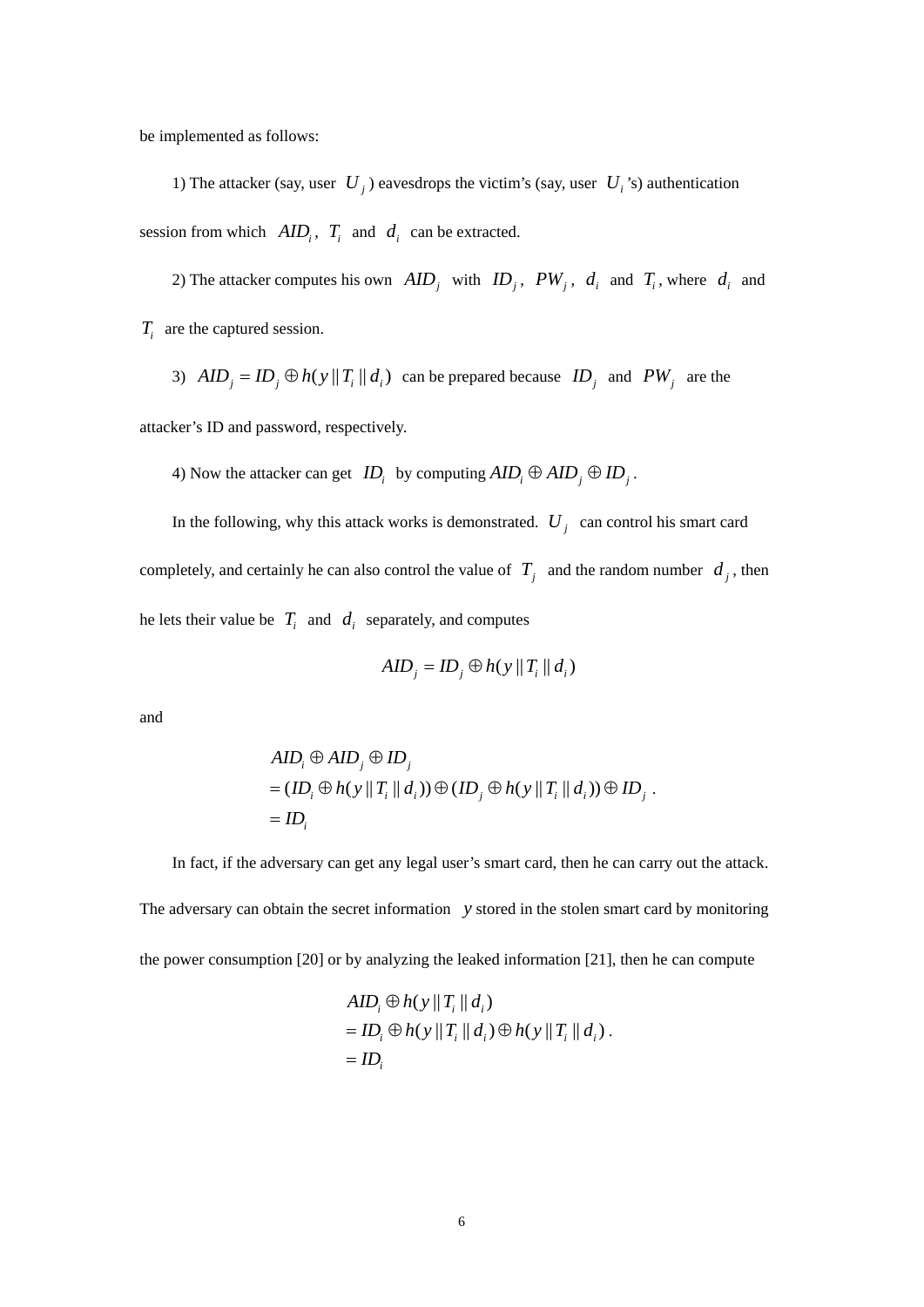#### **3.2. The session-key problem**

As noted by Blake-Wilson et al. [22], a number of security properties of key agreement have been proposed and the properties have been used to analyze the security of key agreement. The properties include known-key secrecy, unknown key-share resilience, no key control, key-compromise impersonation resilience and perfect forward secrecy. Forward secrecy requires that, if long-term private keys of one or more entities are compromised, the secrecy of previous session keys established by honest entities can be unaffected.

When analyzing the forward secrecy, Khan et al. claimed even if the server's secret keys *x* and *y* happens to be compromised, an adversary cannot impersonate legitimate users by using the revealed keys, and concluded their scheme can preserve the forward secrecy of secret keys *x* and *y* . They made a mistake in understanding the mean of forward secrecy. In fact, their scheme can't provide the forward secrecy. Once the adversary get the value *x* , *y* and some ciphertext translated *c* between the user and the server, he can compute the session key through the following method.

- 1) The attacker gets the value  $ID_i$  using the method described above and let  $N_i$  be zero.
- 2) The attacker computes  $J_i = h(x || IDU_i)$ , where  $IDU_i$  equals  $ID_i || N_i$ .
- 3) The attacker computes the session key  $S_K = h(c_2 \oplus J_i)$ .
- 4) The attacker gets the plaintext m by decrypting *c* using the session key  $S_K$ . If m is meaningful, the attacker get the correct session key. Otherwise, he lets  $N_i$  increment by one and repeats steps 2), 3) and 4) until get the correct session key.

From the above description, we can conclude the attacker can get the correct session by testing the possible value  $N_i$ . Then the search space is  $|N|$ , where N is the set of possible  $N_i$  and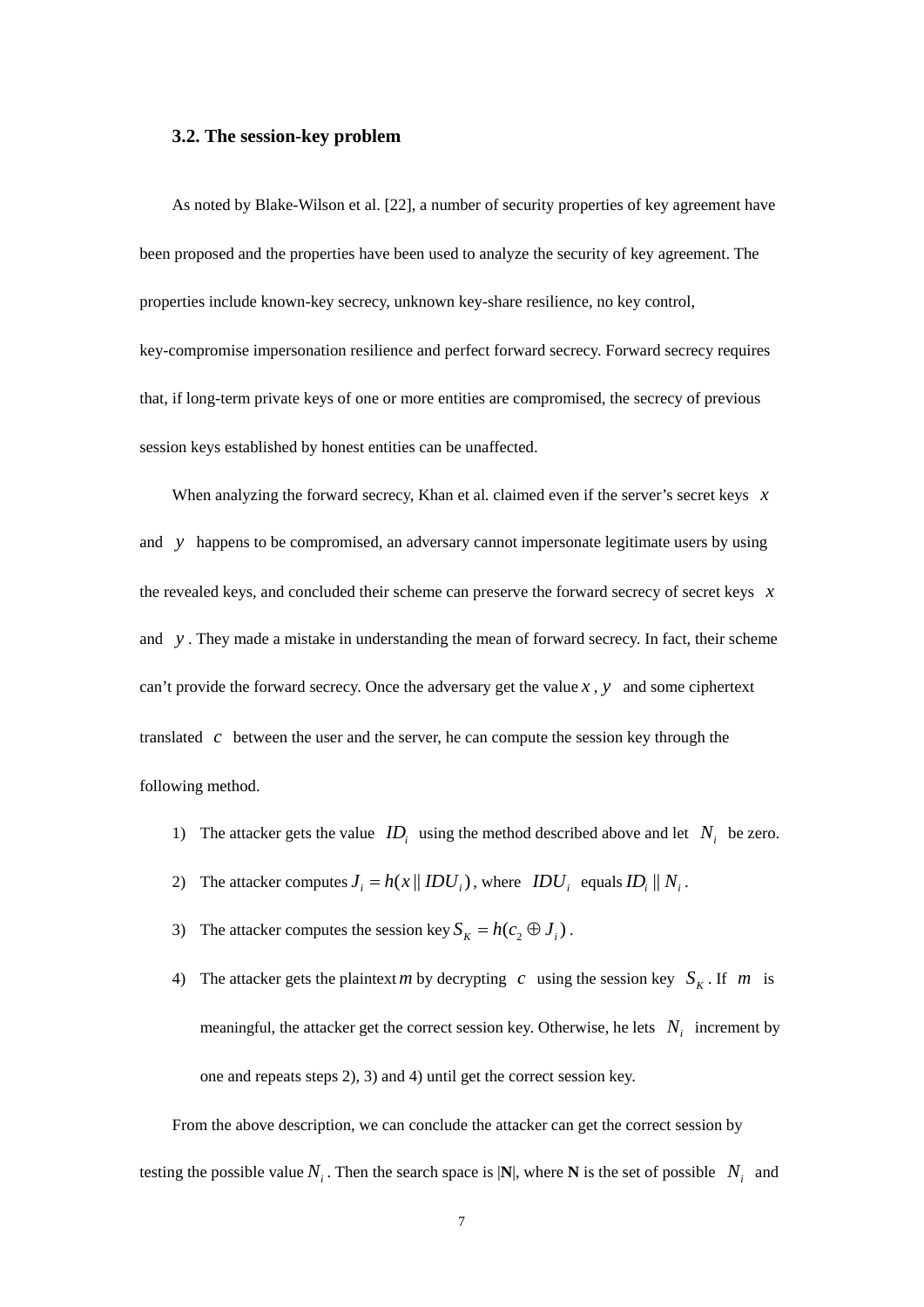$\lvert \cdot \rvert$  represents the cardinality of a set.

In fact, even though the attacker can't get the value  $ID_i$ , he can guess the value  $ID_i$  to carry out the attack, and the search space is  $|\mathbf{ID}| \times |\mathbf{N}|$ , where  $\mathbf{ID}$  is the set of possible ID's,. Note that generally|**N**| and |**ID**| are not very big, and unlike a space for cryptographic key.

#### **3.3. Inefficiency of the double secret keys**

We can see that the scheme of Khan et al. requires *S* to keep two keys secret, i.e., the secret key *x* and *y* . In common sense, it is possible to achieve the user authentication and key agreement service by using only one secret key. Therefore, two secret keys mean more overheads without the security enhancement for the whole authentication system.

#### **3.4. Other drawbacks**

In the step 2) of password change phase in Khan et al.'s scheme, the smart card checks if  $J_i^*$ equals  $J_i$ . But, in the registration phase,  $J_i$  is not stored in the smart card. We think Khan et al.'s may make a mistake when design the registration phase and the password change phase. We demonstrate the drawbacks as follows.

### $\bullet$  *J<sub>i</sub>* is not stored in the smart card

If  $J_i$  is not stored in the smart card, then the step 2) of password change phase in Khan et al.'s scheme must be canceled, then Khan et al.'s scheme is vulnerable to the Denial-of-service (DoS) attack.

In password authentication, DoS attack can cause permanent error on authentication by introducing unexpected data during the procedures of authentication. The most vulnerable procedure is the password changing phase since it usually refreshes the data in storage. If an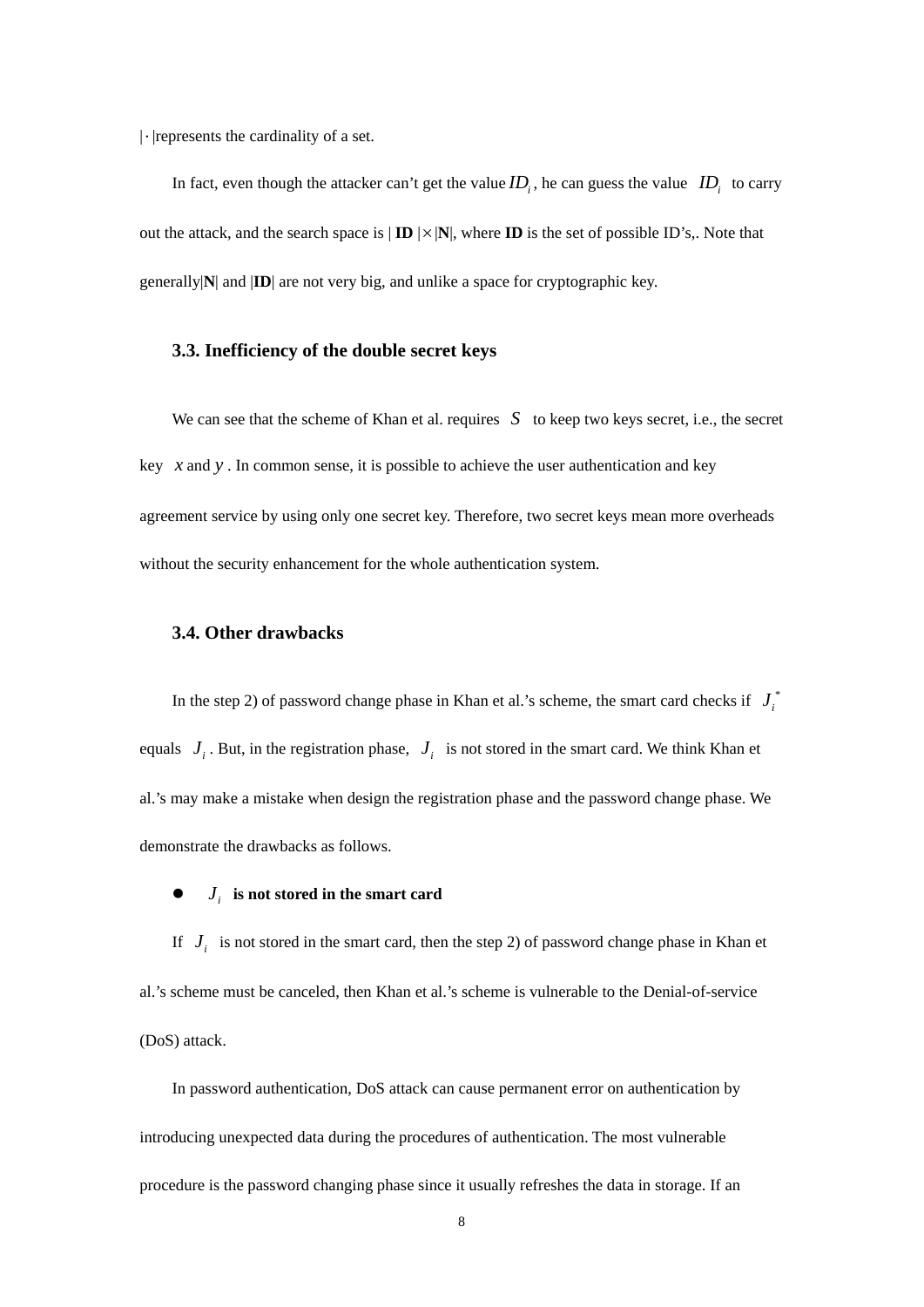attacker can modify the password, or tamper the message containing password with valid data format, the updated password or its related verification data will then be different from what the user expects. The user can never pass the subsequent authentication thereby. In Khan et al.'s scheme, the password changing phase is performed on the user terminal with smart cards, i.e., the user can change his password without communicating with the server [19]. This enhances the security of password changing as no sensitive message needs to be transmitted over the insecure network. Meanwhile, it relieves the overhead of the/a server. However, due to the drawbacks of design, it is still possible to load a DoS attack on password changing in their scheme.

Suppose an attacker temporarily gets access to the user  $U_i$ 's smart card, he then inserts the card in a terminal device and performs the following operations. He randomly selects two different passwords *PW'* and *PW'* as the old and the new password, respectively. Then he sends a changing password request to the smart card. Since  $J_i$  is not stored in the smart card, then the smart card will not check if  $J_i^*$  equals  $J_i$ , it just computes  $RPW_i^* = h(r_i || PW')$ ,  $L_i^* = J_i \oplus RPW_i^* \oplus h(r || PW')$  and replaces the value  $L_i$ .

From then on,  $U_i$  can never pass the server's password authentication. This is because in the login phase,  $U_i$  cannot verify the legal server in the second step. Moreover, he cannot be verified by the server in the last step of authentication phase.

#### $\bullet$  *J<sub>i</sub>* is stored in the smart card

If  $J_i$  is not stored in the smart card, then the step 2) of password change phase in Khan et al.'s scheme must be canceled, then Khan et al.'s scheme is vulnerable to the password guessing attack.

In Khan et al.'s scheme  $r_i$ ,  $J_i$ , and  $L_i$  are stored in the smart card after registration. It's easy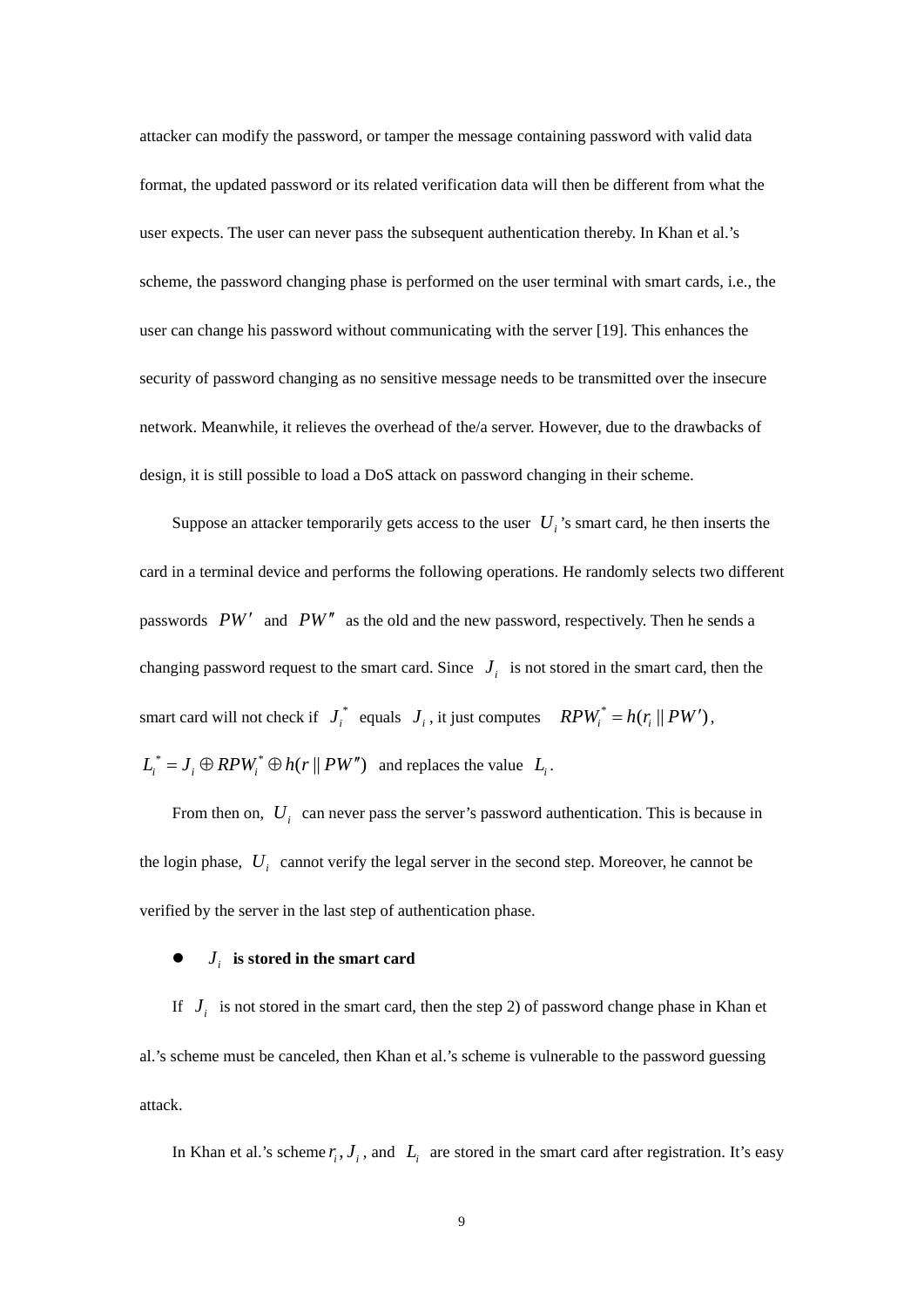to say that there is the following relation between  $r_i$ ,  $J_i$ , and  $L_i$  about  $PW_i$ .

$$
J_i = L_i \oplus h(r_i \parallel PW_i)).
$$

Then the adversary can carry out the off-line password guessing attack using the relation. The detailed description of the attack is as follows. The adversary can obtain the secret information  $r_i, J_i$ , and  $L_i$  stored in the stolen smart card by monitoring the power consumption [20] or by analyzing the leaked information [21]. Then he can carry out the password guess attack using  $r_i, J_i$ , and  $L_i$ .

1). The adversary selects a password *PW s* from a uniformly distributed dictionary.

- 2). The adversary computes  $J_i' = L_i \oplus h(r_i || PW_i')$ .
- 3). *A* then verifies the correctness of *PW' s* by checking if  $J_i$  is equal to  $J_i'$ .
- 4). *A* repeats steps 1, 2, and 3 of this phase until the correct password is found.

## **4. Conclusion**

Smart card-based user authentication technology has been widely deployed in various kinds of applications, such as remote host login, withdrawals from automated cash dispensers, and physical entry to restricted areas.

In [19], Khan et al. proposed a password authentication scheme using smart cards and demonstrated its immunity against various attacks. However, by reviewing of their scheme and analyzing its security, four kinds of weakness, i.e., 1) inability to protect the user's anonymity; 2) the session-key problem; 3) inefficiency of the double secret keys; and 4) other drawbacks are presented in different scenarios. The analyses show that the scheme is insecure for practical application.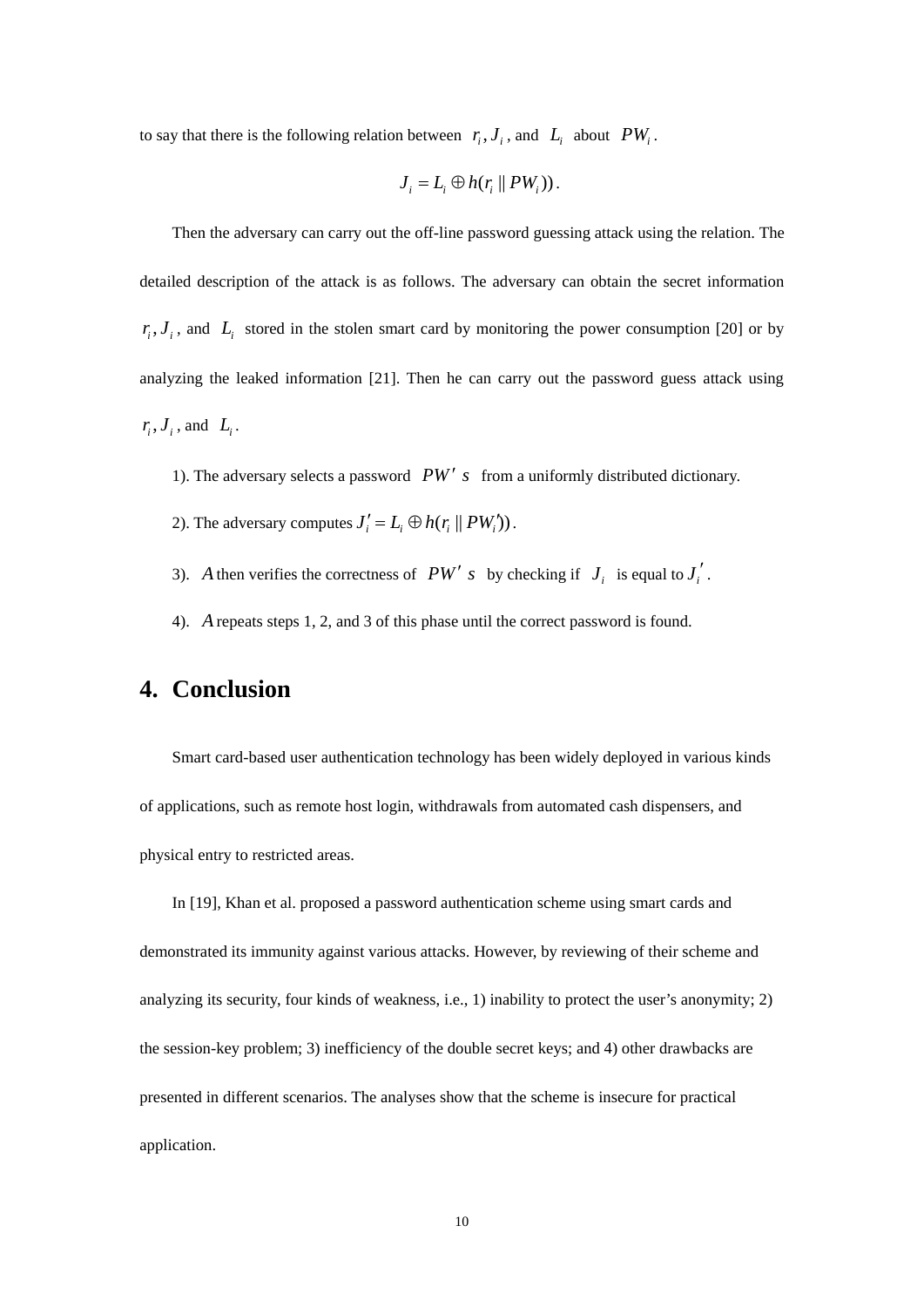## **Reference**

- [1]. L. Lamport, Password authentication with insecure communication, Communications of the ACM 24 (11) (1981) 770–772.
- [2]. M.S. Hwang, L.H. Li, A new remote user authentication scheme using smart cards, IEEE Transactions on Consumer Electronics 46 (1) (2000) 28–30.
- [3]. W.H. Yang, S.P. Shieh, password authentication schemes with smart cards, Computers & Security 18 (8) (1999) 727 - 733.
- [4]. H.M. Sun, An efficient remote user authentication scheme using smart cards, IEEE Transactions on Consumer Electronics 46 (4) (2000) 958–961.
- [5]. C.C. Lee, M.S. Hwang, W.P. Yang, A flexible remote user authentication scheme using smart cards, ACM Operating Systems Review 36 (3) (2002) 46 - 52.
- [6]. J.J. Shen, C.W. Lin, M.S. Hwang, A modified remote user authentication scheme using smart cards, IEEE Transactions on Consumer Electronics 49 (2) (2003) 414–416.
- [7]. M. Kumar, New remote user authentication scheme using smart cards, IEEE Transactions on Consumer Electronics 50 (2) (2004) 597–600.
- [8]. W.C. Ku, S.T. Chang, M.H. Chiang, Further cryptanalysis of fingerprint-based remote user authentication scheme using smartcards, IEE Electronics Letters 41 (5) (2005).
- [9]. M.K. Khan, J. Zhang, Improving the security of 'a flexible biometrics remote user authentication scheme', Computer Standards & Interfaces 29 (2007) 82–85.
- [10].S.K. Kim, M.G. Chung, More secure remote user authentication scheme, Computer Communications 32 (2009) 1018–1021. 518
- [11].J.H. Yang, C.C. Chang, An ID-based remote mutual authentication with key agreement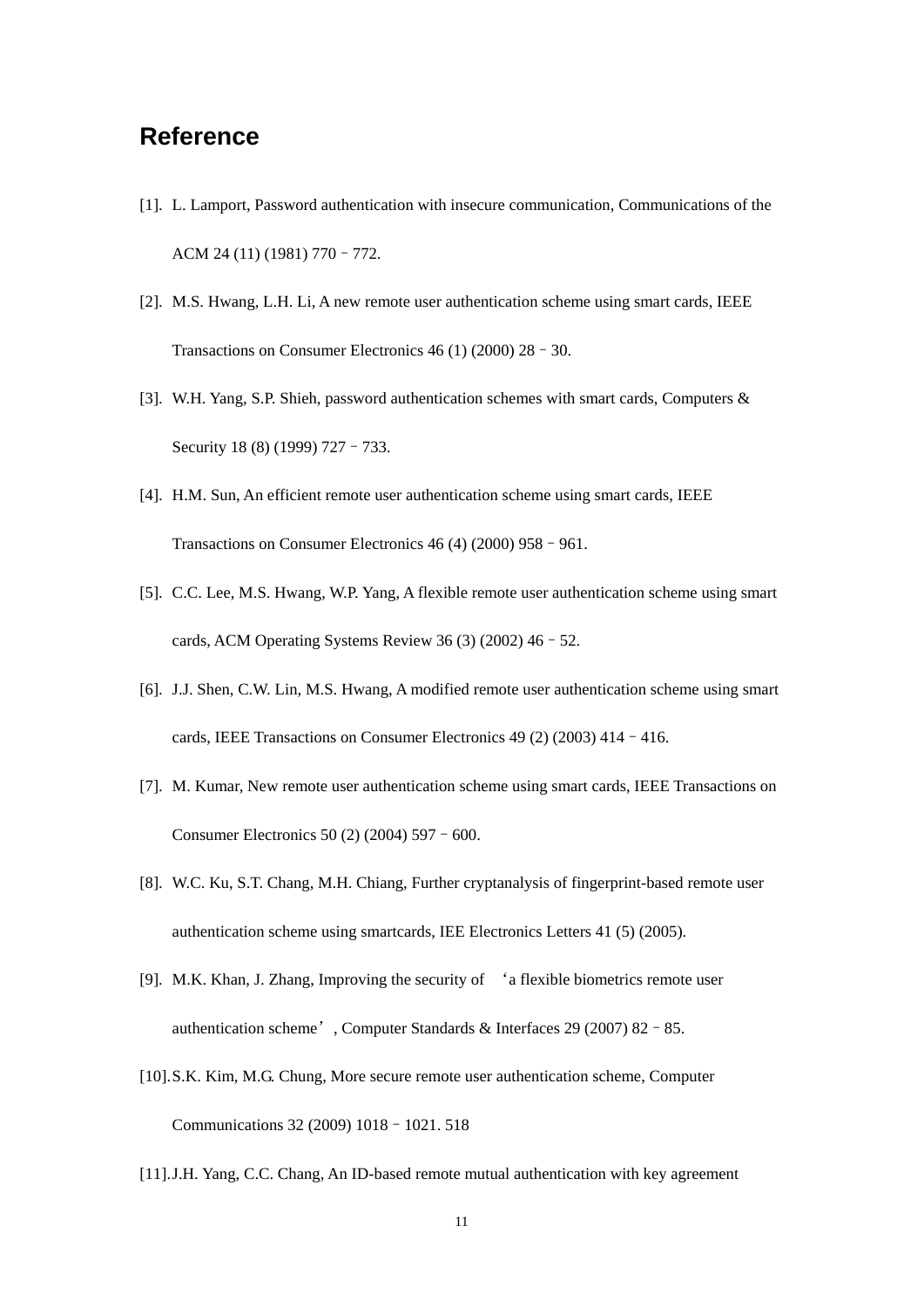scheme for mobile devices on elliptic curve cryptosystem, Computers & Security 28 (2009) 138–143.

- [12].M.L. Das, A. Saxena, V.P. Gulati, A dynamic ID-based remote user authentication scheme, IEEE Transactions on Consumer Electronics 50 (2) (2004) 629–631. 508
- [13].A.K. Awashti, Comment on a dynamic ID-based remote user authentication scheme, Transactions on Cryptology 1 $(2)(2004)$  15 - 16.
- [14].H.Y. Chien, C.H. Chen, A remote authentication scheme preserving user anonymity, in: International Conference on AINA'05, vol. 2, 2005, p. 2005.
- [15].W.C. Ku, S.T. Chang, Impersonation attack on a dynamic ID-based remote user uthentication scheme using smart cards, IEICE Transactions on Communication E88-B (5) (2005) 2165– 2167.
- [16].I. Liao, C.C. Lee, M.S. Hwang, Security enhancement for a dynamic ID-based remote user authentication scheme, in: Proceedings of the National Conference on Next Generation Web Services Practices, 2005, p. 4.
- [17].M. Misbahuddin, C.S. Bindu, Cryptanalysis of Liao–Lee–Hwang's dynamic ID scheme, International Journal of Network Security 6 (2008) 211–213.
- [18].Y.Y. Wang, J.Y. Kiu, F.X. Xiao, J. Dan, A more efficient and secure dynamic ID-based remote user authentication scheme, Computer Communications 32 (2009) 583–585.
- [19].M.K. Khan et al., Cryptanalysis and security enhancement of a 'more efficient & secure dynamic ID-based remote user authentication scheme', Computer. Communications. (2010), doi:10.1016/j.comcom.2010.02.011
- [20].P. Kocher, J. Jaffe, B. Jun, Differential power analysis, Proc. Advances in Cryptology